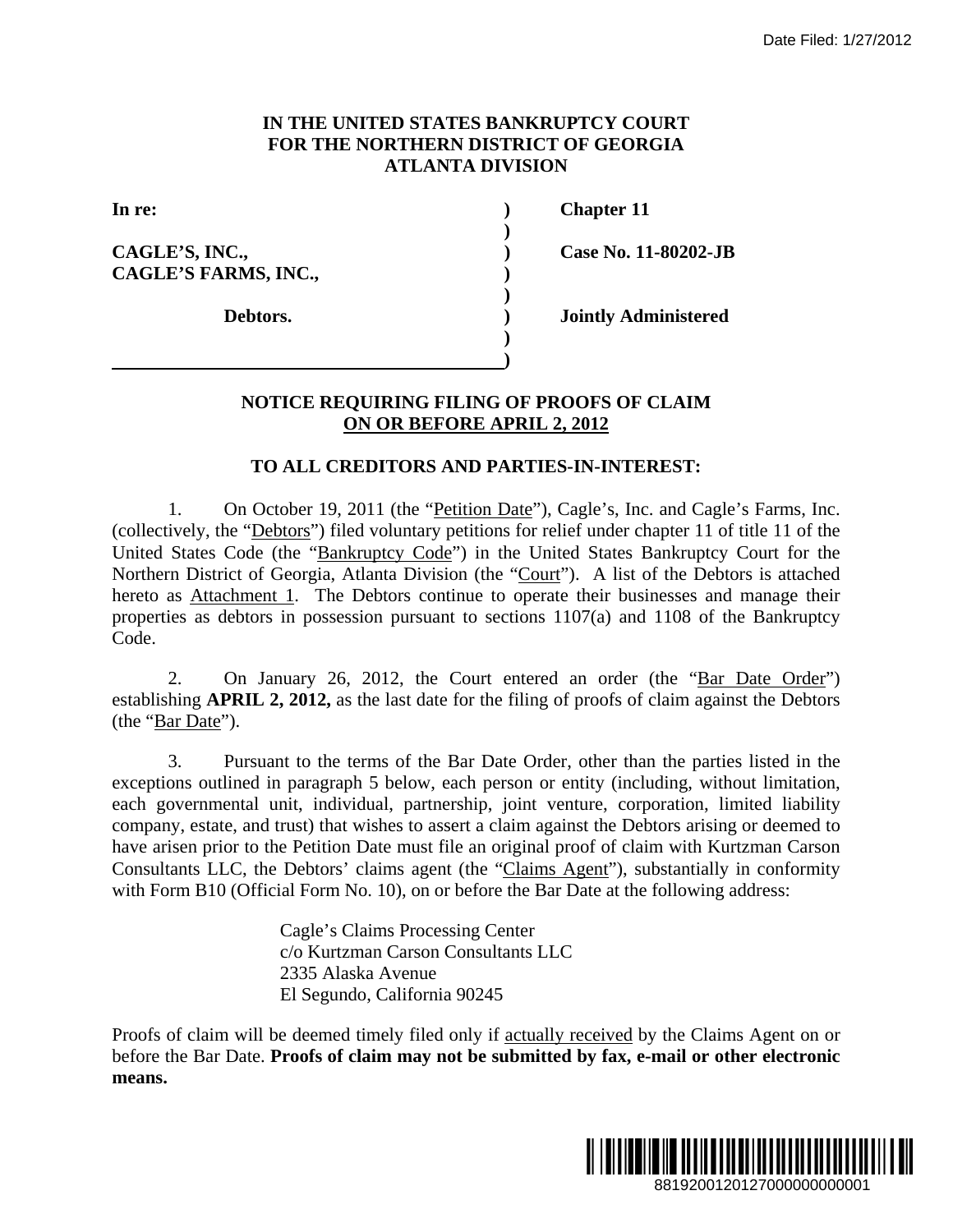4. For purposes of the Bar Date Order and this notice, the term "Claim" means: (i) any right to payment, whether or not such right is reduced to judgment, liquidated, unliquidated, fixed, contingent, matured, unmatured, disputed, undisputed, legal, equitable, secured or unsecured; or (ii) any right to an equitable remedy for breach of performance if such breach gives rise to a right to payment, whether or not such right to an equitable remedy is reduced to judgment, fixed, contingent, matured, unmatured, disputed, undisputed, secured or unsecured.

5. The following persons and entities need not file a proof of claim by the Bar Date:

## a. **any person or entity that has already properly filed with the Claims Agent or the Clerk of the Court a proof of claim using a claim form that substantially conforms to Form B10 (Official Form No. 10);**

- b. any person or entity (i) whose claim is listed on the Schedules (as defined below), (ii) whose claim is not described as "disputed," "contingent," or "unliquidated," and (iii) who does not dispute the amount or nature of its claim as set forth in the Schedules;
- c. any person or entity asserting a claim under section  $507(a)(2)$  of the Bankruptcy Code as an administrative expense of the Debtors' chapter 11 cases;
- d. any person or entity that (i) filed a timely 503(b)(9) Request pursuant to the Court's *Order Pursuant to Sections 105(a) and 503(b)(9) of the Bankruptcy Code Establishing and Implementing Exclusive and Global Procedures for Submitting and Resolving Claims Relating to Goods Received within Twenty Days Prior to the Petition Date* [Docket No. 154] and (ii) does not hold a general unsecured claim against either of the Debtors **(it being understood that, if a claimant desires to assert a general unsecured claim in addition to a 503(b)(9) Request, such claimant shall be required to file a proof of claim with respect to such general unsecured claim)**;
- e. any person or entity whose claim has been paid in full or otherwise satisfied by the Debtors;
- f. claims made by one Debtor against another Debtor; and
- g. any person or entity that holds a claim that has been allowed by an order of the Court entered on or before the Bar Date.

6. Any proof of claim must clearly indicate the name of the individual Debtor against whom the claim is asserted and the applicable bankruptcy case number for such Debtor. If a claim is asserted against more than one of the Debtors, a separate proof of claim for each Debtor against whom a claim is asserted must be submitted to the Claims Agent pursuant to paragraph 3 above.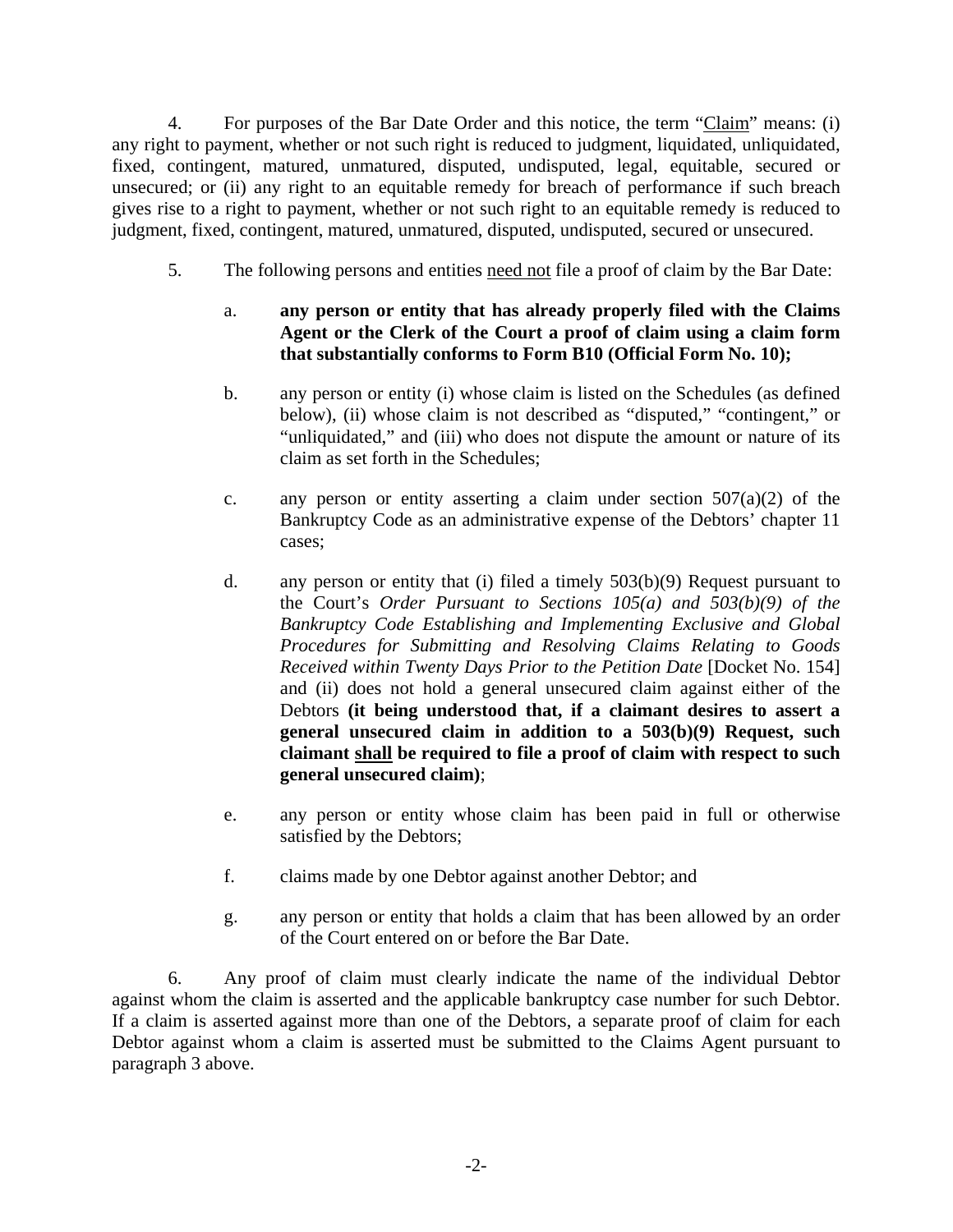7. Any person or entity that holds a Claim that arises from the rejection of an executory contract or unexpired lease must, unless otherwise stated in the order authorizing such rejection, file a proof of claim based on such rejection on or before the later of: (a) the Bar Date or (b) the date that is thirty (30) days after entry of the order authorizing such rejection.

8. **Any person or entity that is required to file a timely proof of claim in the form and manner specified by the Bar Date Order and that fails to do so on or before the Bar Date shall not receive or be entitled to receive any payment or distribution of property from the Debtors, their estates, or their successors or assigns with respect to such Claim, and shall be forever barred from asserting such Claim against the Debtors, their estates, or their successors or assigns.** 

9. Furthermore, acts or omissions of the Debtors that occurred prior to the Petition Date, including any acts or omissions related to any indemnity agreements, guarantees, or services provided to or by the Debtors, may give rise to Claims against the Debtors notwithstanding the fact that such Claims (or the injuries on which they are based) may be contingent or may not have matured or become fixed or liquidated prior to such date. Therefore, any creditor having a Claim or potential Claim against the Debtors, no matter how remote or contingent, must file a proof of claim on or before the Bar Date.

10. Each proof of claim filed must: (i) be written in the English language; (ii) be denominated in lawful currency of the United States as of the Petition Date; (iii) identify the particular Debtor against which a Claim is asserted; and (iv) conform substantially to Form B10 (Official Form No. 10).

11. You should not file a proof of claim if you do not have a Claim against the Debtors.

12. The Debtors' Statements of Financial Affairs, Schedules of Assets and Liabilities, and related papers (collectively, the "Schedules") [Case No. 11-80202, Docket Nos. 191, 192, and 198; Case No. 11-80203, Docket Nos. 17, 18, and 19] were filed on December 2, 2011. Copies of the Bar Date Order and copies of the Debtors' Schedules are available for inspection during regular business hours at the office of the Clerk of the Court, Room 1340, 75 Spring Street SW, Atlanta, GA 30303. The Debtors' Schedules are also available at the Claims Agent's website: http://www.kccllc.net/Cagles. Parties wishing to receive such materials by mail should contact the Debtors' Claims Agent by phone (877-606-7509) , or send requests to:

> Cagle's Claims Processing Center c/o Kurtzman Carson Consultants LLC 2335 Alaska Avenue El Segundo, California 90245

13. The Debtors reserve the right to dispute, or to assert offsets or defenses against, any Claim asserted against them. Nothing in this Notice shall preclude the Debtors from objecting to any Claim asserted against them on any grounds.

14. **A claimant should consult an attorney with inquiries, such as whether he or she should file a proof of claim.**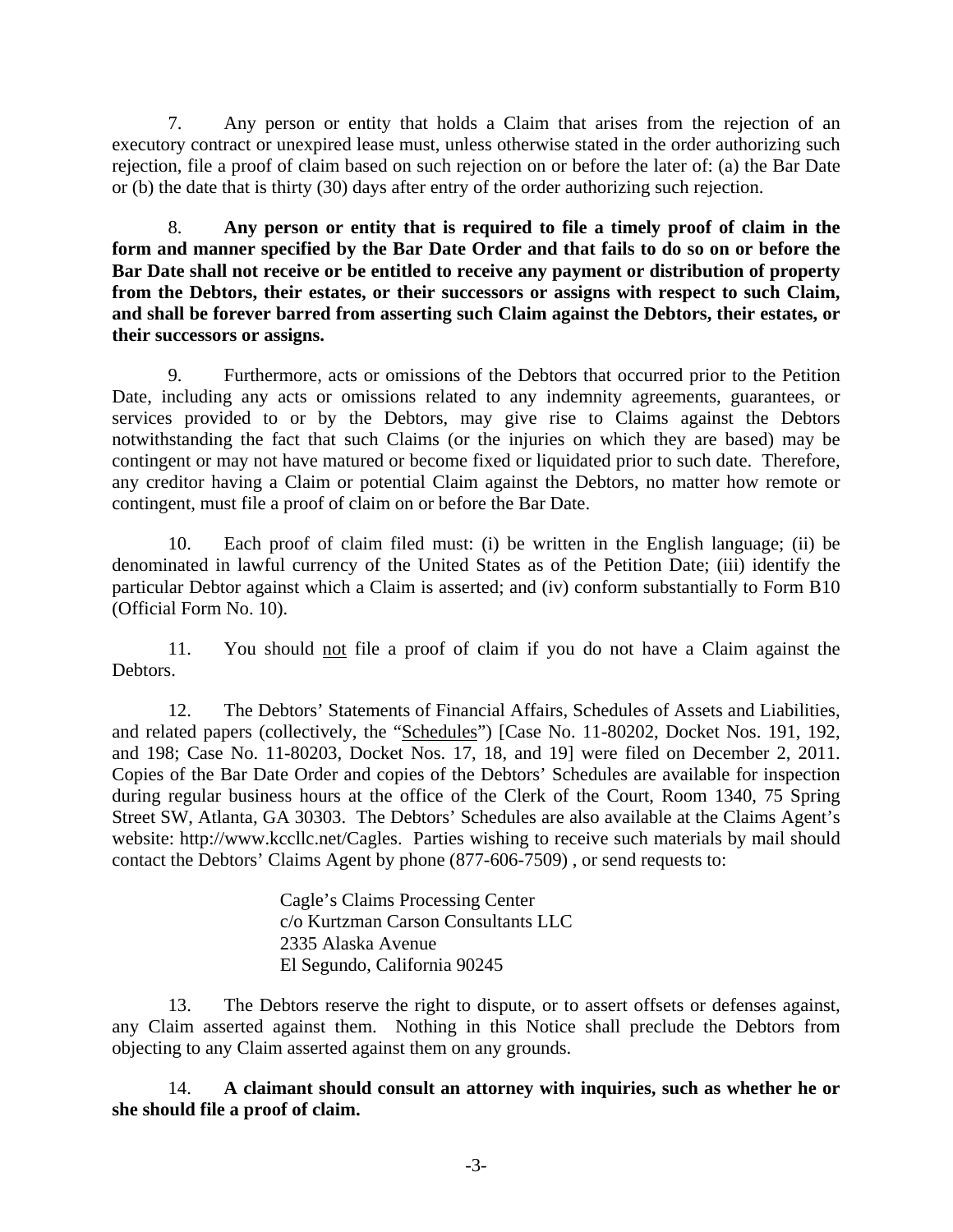Atlanta, Georgia

## Date: January 26, 2012 **By Order of the Court**

KING & SPALDING LLP Jeffrey R. Dutson Georgia Bar No. 637106 jdutson@kslaw.com 1180 Peachtree Street Atlanta, Georgia 30309-3521<br>Telephone: (404) 572-460 Telephone: (404) 572-4600<br>Facsimile: (404) 572-5131  $(404)$  572-5131

COUNSEL FOR THE DEBTORS IN POSSESSION